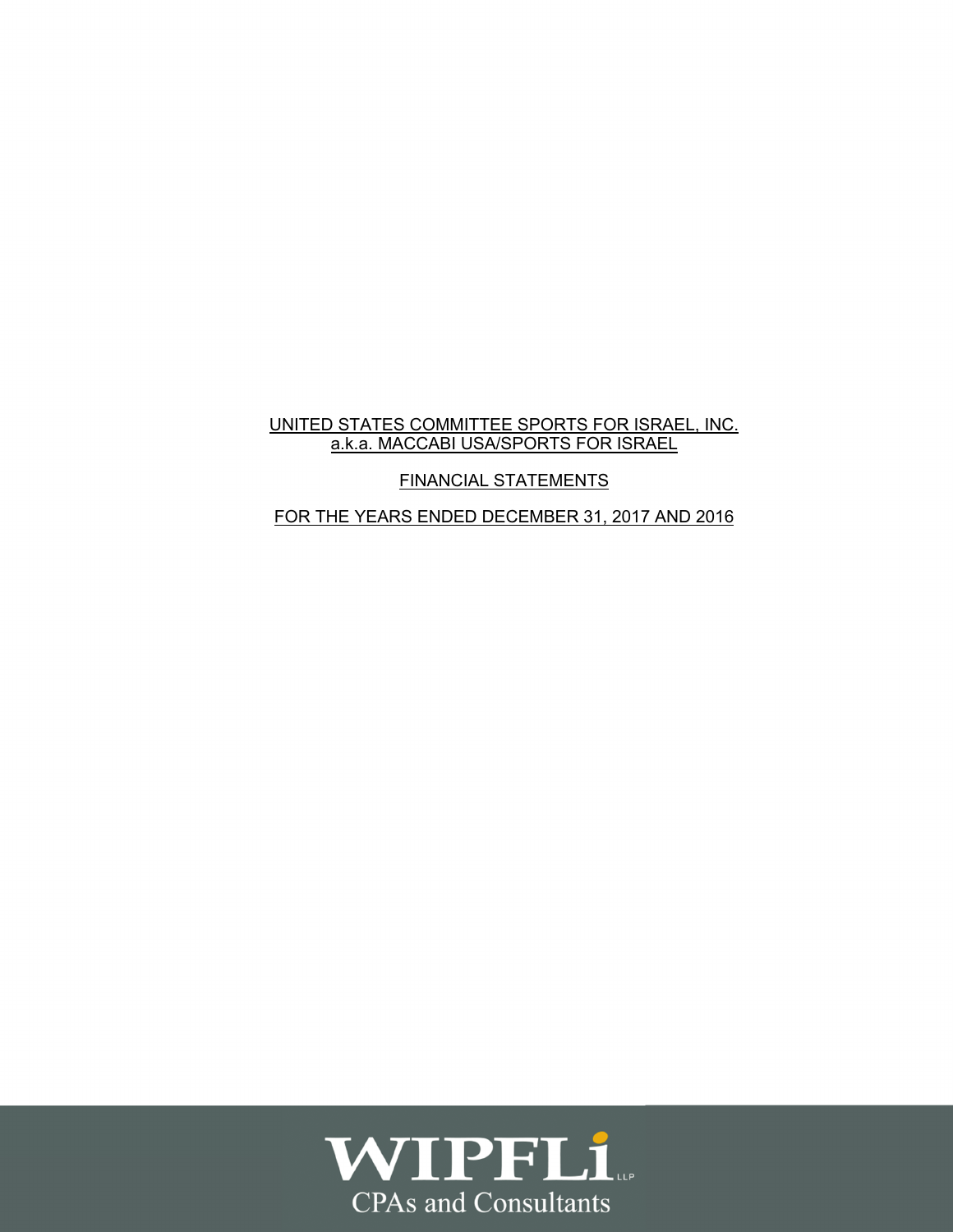## UNITED STATES COMMITTEE SPORTS FOR ISRAEL, INC. a.k.a MACCABI USA/SPORTS FOR ISRAEL

# TABLE OF CONTENTS

|                                         | Page    |
|-----------------------------------------|---------|
| INDEPENDENT AUDITOR'S REPORT            | $1 - 2$ |
| FINANCIAL STATEMENTS                    |         |
| <b>Statements of Financial Position</b> | 3       |
| <b>Statements of Activities</b>         | $4 - 5$ |
| <b>Statements of Cash Flows</b>         | 6       |
| Notes to Financial Statements           | 7 - 13  |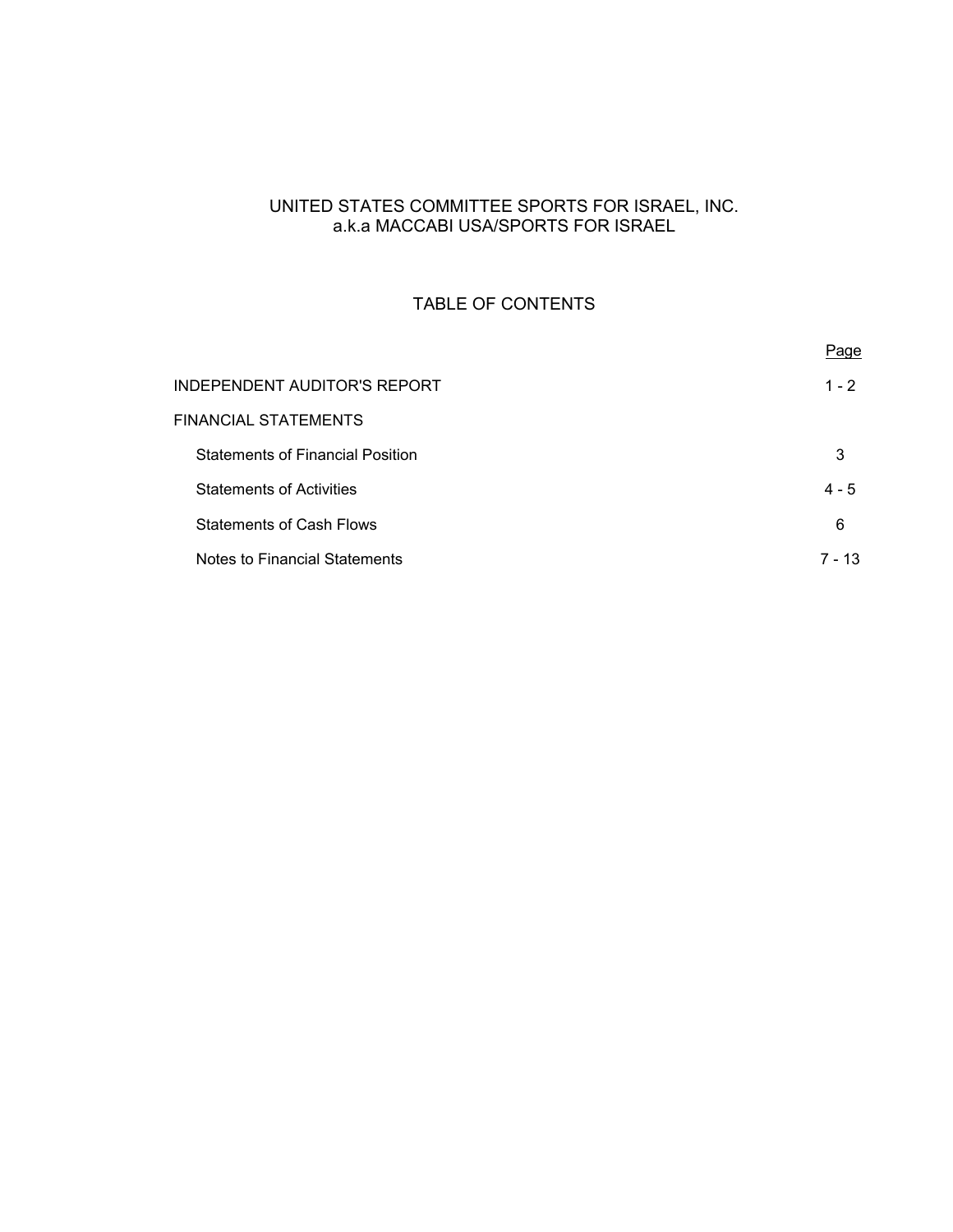

Wipfli LLP Three Logan Square 1717 Arch Street, Suite 750 Philadelphia, PA 19103 610.279.9100 fax 610.279.7100 www.wipfli.com

#### INDEPENDENT AUDITOR'S REPORT

To the Board of Directors United States Committee Sports for Israel, Inc. Philadelphia, Pennsylvania

#### **Report on the Financial Statements**

We have audited the accompanying financial statements of United States Committee Sports for Israel, Inc. (a nonprofit organization) which comprise the statements of financial position as of December 31, 2017 and 2016 and the related statements of activities, and cash flows for the years then ended, and the related notes to the financial statements.

#### **Management's Responsibility for the Financial Statements**

Management is responsible for the preparation and fair presentation of these financial statements in accordance with accounting principles generally accepted in the United States; this includes the design, implementation, and maintenance of internal control relevant to the preparation and fair presentation of financial statements that are free from material misstatement, whether due to fraud or error.

#### **Auditor's Responsibility**

Our responsibility is to express an opinion on these financial statements based on our audits. We conducted our audits in accordance with auditing standards generally accepted in the United States. Those standards require that we plan and perform the audit to obtain reasonable assurance about whether the financial statements are free of material misstatement.

An audit involves performing procedures to obtain audit evidence about the amounts and disclosures in the financial statements. The procedures selected depend on the auditor's judgment, including the assessment of the risks of material misstatement of the financial statements, whether due to fraud or error. In making those risk assessments, the auditor considers internal control relevant to the entity's preparation and fair presentation of the financial statements in order to design audit procedures that are appropriate in the circumstances, but not for the purpose of expressing an opinion on the effectiveness of the entity's internal control. Accordingly, we express no such opinion. An audit also includes evaluating the appropriateness of accounting policies used and the reasonableness of significant accounting estimates made by management, as well as evaluating the overall presentation of the financial statements.

We believe that the audit evidence we have obtained is sufficient and appropriate to provide a basis for our audit opinion.

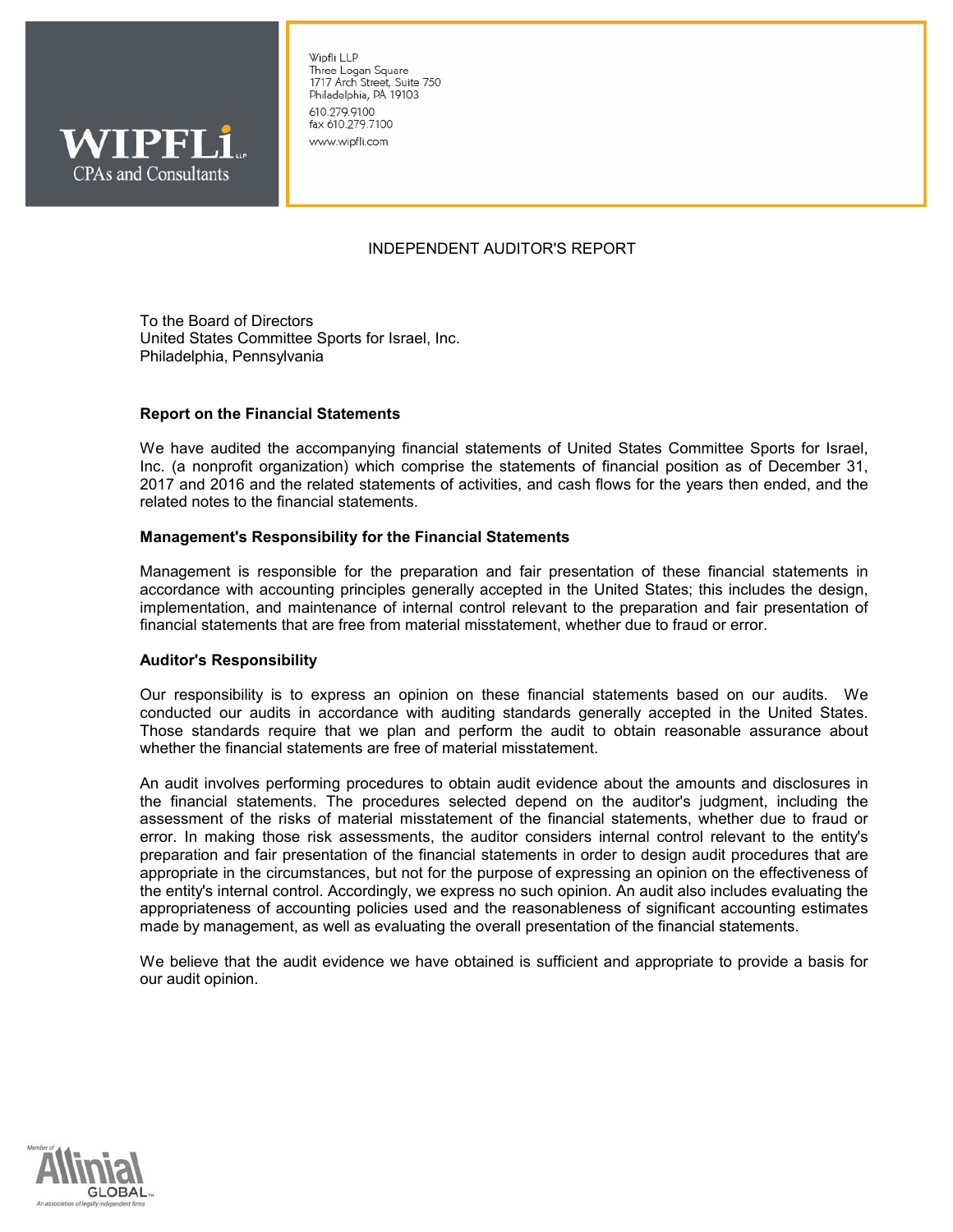### **Opinion**

In our opinion, the financial statements referred to above present fairly, in all material respects, the financial position of United States Committee Sports for Israel, Inc. as of December 31, 2017 and 2016 and the change in its net assets and its cash flows for the years then ended, in accordance with accounting principles generally accepted in the United States.

Wipfli LLP

Philadelphia, Pennsylvania February 27, 2019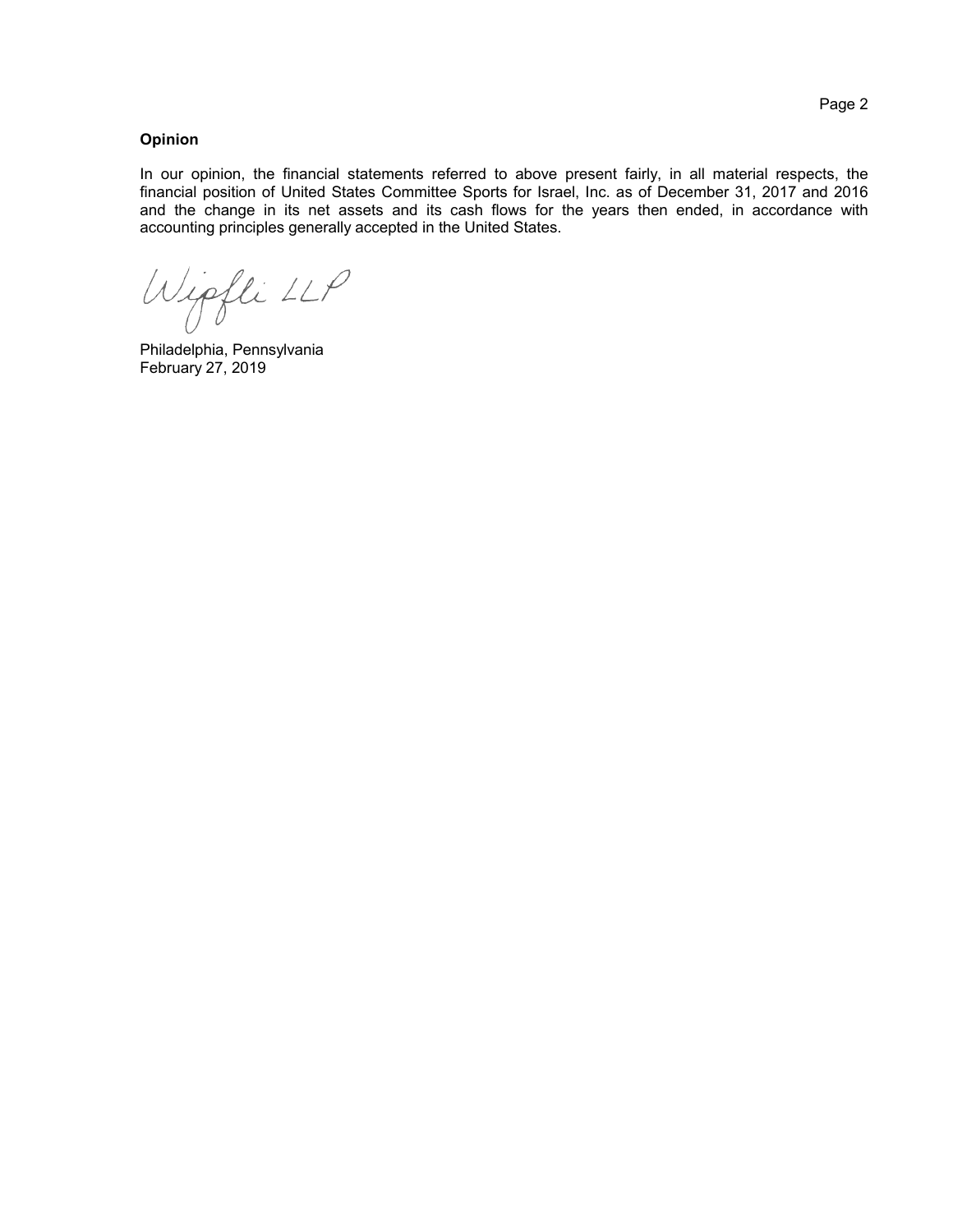## Page 3

### UNITED STATES COMMITTEE SPORTS FOR ISRAEL, INC. a.k.a MACCABI USA/SPORTS FOR ISRAEL STATEMENTS OF FINANCIAL POSITION

|                           | DECEMBER 31,  |      |           |
|---------------------------|---------------|------|-----------|
|                           | 2017          |      | 2016      |
|                           |               |      |           |
| <b>ASSETS</b>             |               |      |           |
|                           |               |      |           |
|                           |               |      |           |
| Cash and cash equivalents | \$<br>860,237 | - \$ | 576,387   |
| Accounts receivable - net | 92,890        |      | 12,141    |
| Promises to give          | 98,626        |      | 221,776   |
| Prepaid expenses          | 105,478       |      | 2,400,167 |
| Israel Bonds              | 5,000         |      | 6,000     |
| Fixed assets, net         | 1,657         |      | 8,950     |
| <b>TOTAL ASSETS</b>       | 1,163,888     | S    | 3,225,421 |

## LIABILITIES AND NET ASSETS

| <b>LIABILITIES</b>                    |               |      |            |
|---------------------------------------|---------------|------|------------|
| Accounts payable and accrued expenses | \$<br>397,814 | - \$ | 148,792    |
| Deferred revenue                      | 19,739        |      | 1,816,923  |
| <b>Total Liabilities</b>              | 417,553       |      | 1,965,715  |
| NET ASSETS                            |               |      |            |
| Unrestricted                          | 717.440       |      | (916, 834) |
| Temporarily restricted                | 28,895        |      | 2,176,540  |
| <b>Total Net Assets</b>               | 746,335       |      | 1,259,706  |
| TOTAL LIABILITIES AND NET ASSETS      | 1,163,888     | S    | 3,225,421  |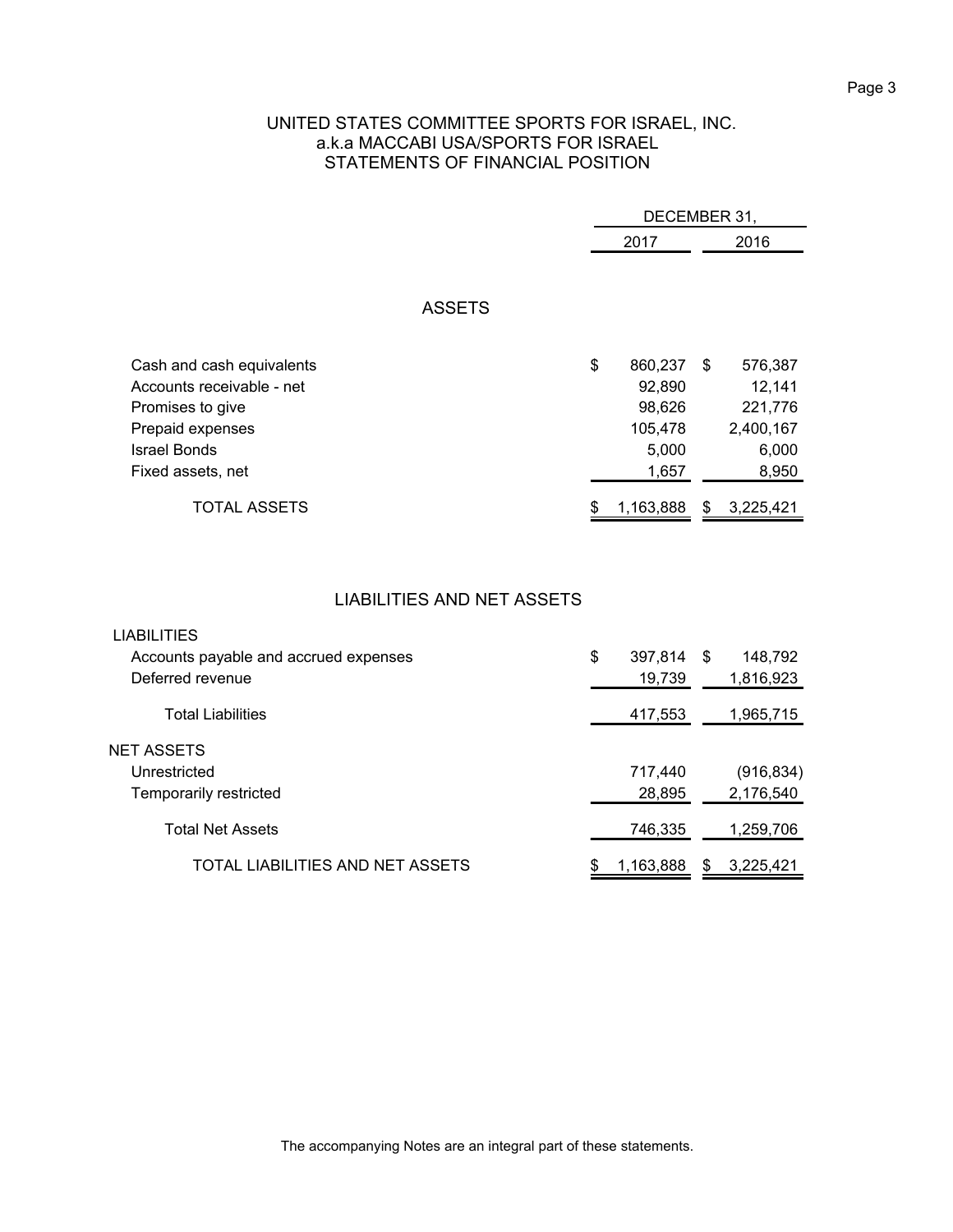### UNITED STATES COMMITTEE SPORTS FOR ISRAEL, INC. a.k.a. MACCABI USA/SPORTS FOR ISRAEL STATEMENT OF ACTIVITIES FOR THE YEAR ENDED DECEMBER 31, 2017

|                                      | <b>UNRESTRICTED</b> |            | TEMPORARILY<br><b>RESTRICTED</b> |               | <b>TOTAL</b> |            |
|--------------------------------------|---------------------|------------|----------------------------------|---------------|--------------|------------|
|                                      |                     |            |                                  |               |              |            |
| SUPPORT AND REVENUE                  |                     |            |                                  |               |              |            |
| Program revenues                     | \$                  | 7,987,915  | \$                               |               | \$           | 7,987,915  |
| Contributions                        |                     |            |                                  |               |              |            |
| Support of games                     |                     |            |                                  | 1,581,977     |              | 1,581,977  |
| General                              |                     | 1,678,819  |                                  |               |              | 1,678,819  |
| Special events - net                 |                     | 49,841     |                                  |               |              | 49,841     |
| Direct mail                          |                     |            |                                  | 107,690       |              | 107,690    |
| Board member dues                    |                     | 34,980     |                                  |               |              | 34,980     |
| In-kind                              |                     | 58,424     |                                  |               |              | 58,424     |
| Net assets released from restriction |                     | 3,837,312  |                                  | (3,837,312)   |              |            |
| <b>Total Support and Revenue</b>     |                     | 13,647,291 |                                  | (2, 147, 645) |              | 11,499,646 |
| <b>FUNCTIONAL EXPENSES</b>           |                     |            |                                  |               |              |            |
| Program services                     |                     | 10,910,574 |                                  |               |              | 10,910,574 |
| Management and general               |                     | 603,293    |                                  |               |              | 603,293    |
| Fundraising                          |                     | 499,150    |                                  |               |              | 499,150    |
| <b>Total Functional Expenses</b>     |                     | 12,013,017 |                                  |               |              | 12,013,017 |
| <b>CHANGE IN NET ASSETS</b>          |                     | 1,634,274  |                                  | (2, 147, 645) |              | (513, 371) |
| NET ASSETS - BEGINNING OF YEAR       |                     | (916, 834) |                                  | 2,176,540     |              | 1,259,706  |
| NET ASSETS - END OF YEAR             |                     | 717,440    | \$                               | 28,895        |              | 746,335    |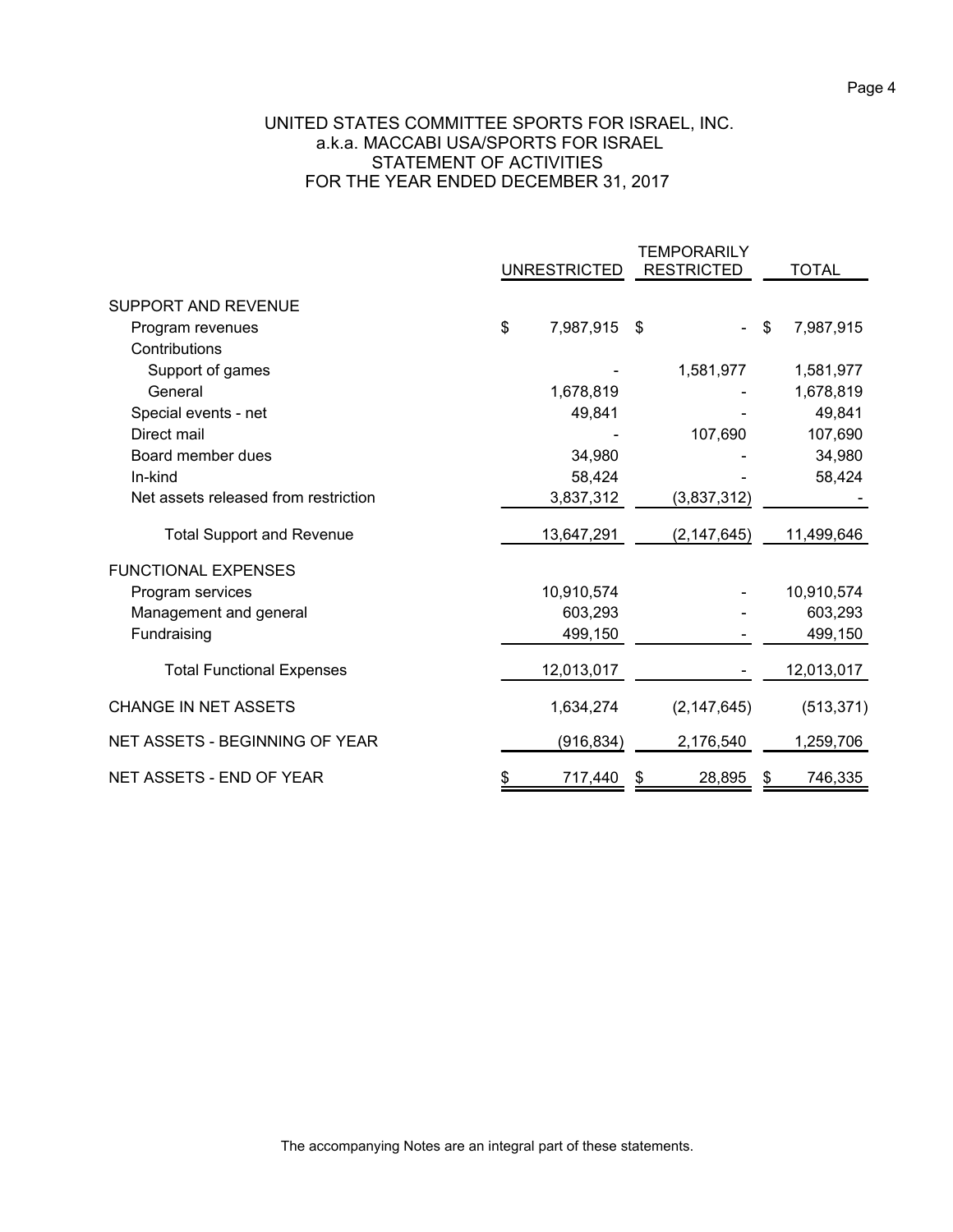### UNITED STATES COMMITTEE SPORTS FOR ISRAEL, INC. a.k.a. MACCABI USA/SPORTS FOR ISRAEL STATEMENT OF ACTIVITIES FOR THE YEAR ENDED DECEMBER 30, 2016

|                                      |                     | TEMPORARILY       |              |
|--------------------------------------|---------------------|-------------------|--------------|
|                                      | <b>UNRESTRICTED</b> | <b>RESTRICTED</b> | <b>TOTAL</b> |
| SUPPORT AND REVENUE                  |                     |                   |              |
| Program revenues                     | \$<br>28,921        | \$                | 28,921<br>\$ |
| Contributions                        |                     |                   |              |
| Support of games                     |                     | 700,738           | 700,738      |
| General                              | 632,671             |                   | 632,671      |
| Special events - net                 | 377,681             |                   | 377,681      |
| Direct mail                          |                     | 105,369           | 105,369      |
| Board member dues                    | 61,000              |                   | 61,000       |
| Interest                             | 260                 |                   | 260          |
| In-kind                              | 10,152              |                   | 10,152       |
| Net assets released from restriction | 101,813             | (101, 813)        |              |
| <b>Total Support and Revenue</b>     | 1,212,498           | 704,294           | 1,916,792    |
| <b>FUNCTIONAL EXPENSES</b>           |                     |                   |              |
| Program services                     | 961,977             |                   | 961,977      |
| Management and general               | 596,266             |                   | 596,266      |
| Fundraising                          | 394,217             |                   | 394,217      |
| <b>Total Functional Expenses</b>     | 1,952,460           |                   | 1,952,460    |
| <b>CHANGE IN NET ASSETS</b>          | (739, 962)          | 704,294           | (35,668)     |
| NET ASSETS - BEGINNING OF YEAR       | <u>(176,872)</u>    | <u>1,472,246</u>  | 1,295,374    |
| NET ASSETS - END OF YEAR             | (916, 834)          | 2,176,540<br>\$   | 1,259,706    |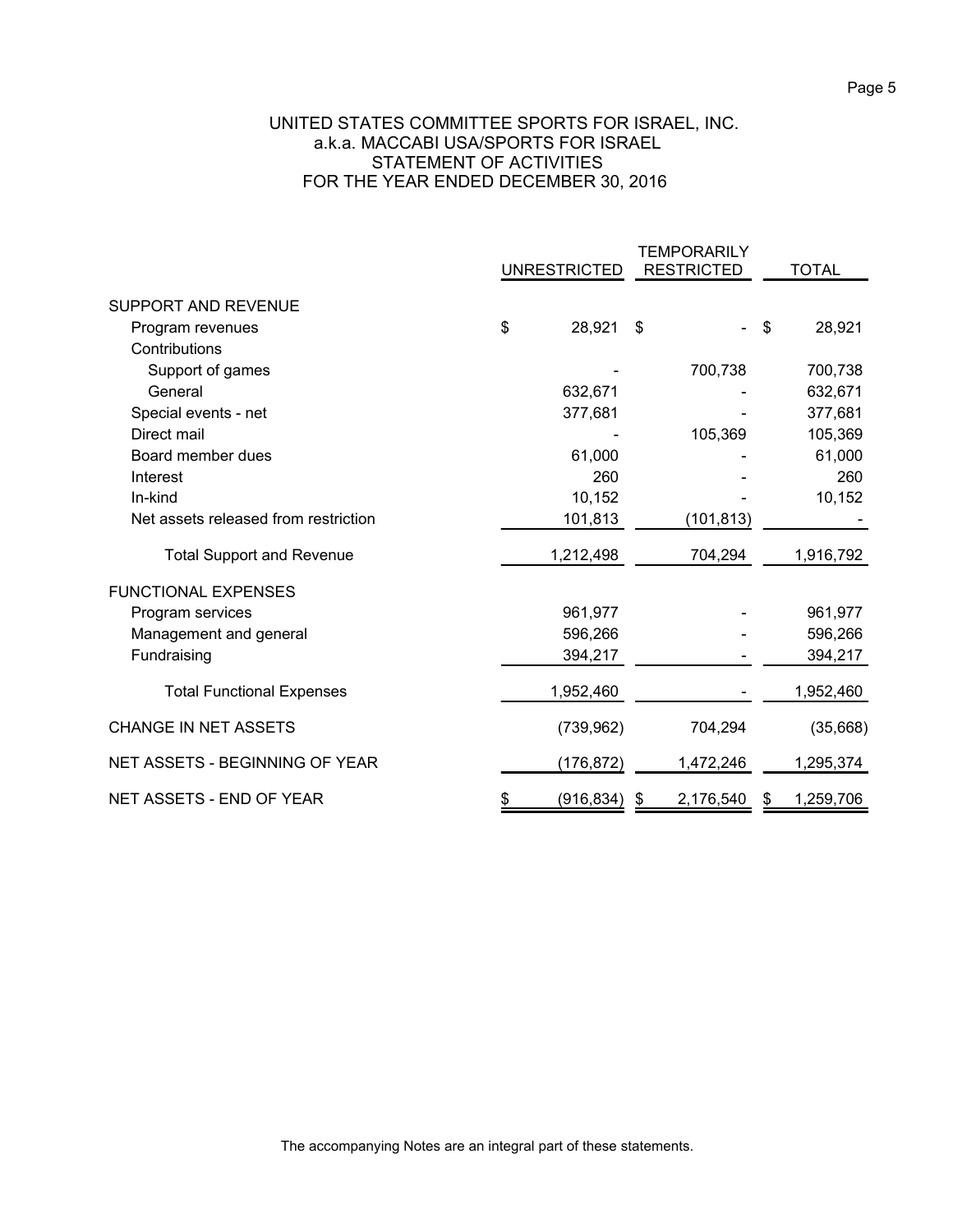## UNITED STATES COMMITTEE SPORTS FOR ISRAEL, INC. a.k.a. MACCABI USA/SPORTS FOR ISRAEL STATEMENTS OF CASH FLOWS

|                                                                                                                                  | FOR THE YEARS ENDED<br>DECEMBER 31, |                 |    |             |
|----------------------------------------------------------------------------------------------------------------------------------|-------------------------------------|-----------------|----|-------------|
|                                                                                                                                  |                                     | 2017            |    | 2016        |
| CASH FLOWS FROM OPERATING ACTIVITIES                                                                                             |                                     |                 |    |             |
| Change in net assets<br>Adjustments to reconcile change in net assets to net cash<br>provided by (used in) operating activities: | \$                                  | $(513, 371)$ \$ |    | (35,668)    |
| Depreciation                                                                                                                     |                                     | 7,293           |    | 17,684      |
| Provision for doubtful accounts                                                                                                  |                                     | 20,000          |    | 29,500      |
| (Increase) decrease in assets:                                                                                                   |                                     |                 |    |             |
| Accounts receivable                                                                                                              |                                     | (80, 749)       |    | 198,155     |
| Promises to give                                                                                                                 |                                     | 103,150         |    | 173,520     |
| Prepaid expenses                                                                                                                 |                                     | 2,294,689       |    | (2,241,778) |
| Increase (decrease) in liabilities:                                                                                              |                                     |                 |    |             |
| Accounts payable and accrued expenses                                                                                            |                                     | 249,022         |    | (309, 944)  |
| Deferred revenue                                                                                                                 |                                     | (1,797,184)     |    | 1,789,431   |
| Net Cash Provided by (Used in) Operating Activities                                                                              |                                     | 282,850         |    | (379, 100)  |
| CASH FLOWS FROM INVESTING ACTIVITIES<br>Sale of investment securities                                                            |                                     | 1,000           |    | 1,000       |
| Net Cash Provided by Investing Activities                                                                                        |                                     | 1,000           |    | 1,000       |
| NET INCREASE (DECREASE) IN CASH AND CASH EQUIVALENTS                                                                             |                                     | 283,850         |    | (378, 100)  |
| CASH AND CASH EQUIVALENTS - BEGINNING OF YEAR                                                                                    |                                     | 576,387         |    | 954,487     |
| CASH AND CASH EQUIVALENTS - END OF YEAR                                                                                          |                                     | 860,237         | \$ | 576,387     |
| SUPPLEMENTAL DISCLOSURE OF CASH FLOW INFORMATION                                                                                 |                                     |                 |    |             |
| CASH PAID DURING THE YEARS FOR:<br>Interest                                                                                      | \$                                  |                 | \$ | 5,296       |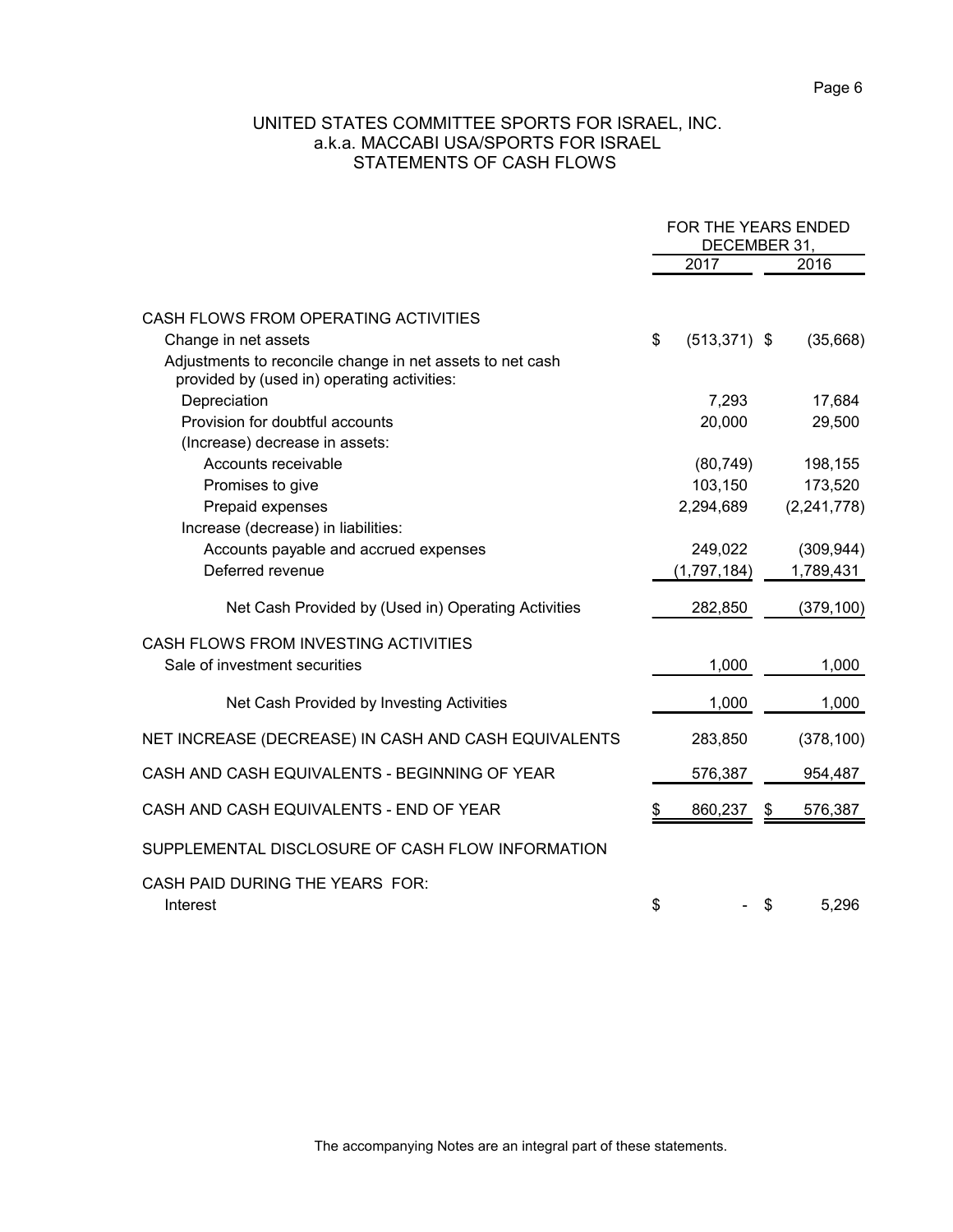#### NOTE A - Nature of Organization and Significant Accounting Policies

United States Committee Sports for Israel, Inc., (the Organization) also known as Maccabi USA/Sports for Israel, is the official sponsor of the United States team to the World Maccabiah Games in Israel, as well as other international Maccabi Games in Latin America, Australia, and Europe. Each team is comprised of Jewish athletes from the USA who represent their country in athletic competition and learn about the Jewish culture and heritage in the host country where the Games take place. It is the unique combination of sports and history that allows Maccabi USA to change the lives of all who participate in the Games. Athletes leave the competition with a feeling of accomplishment for their athletic ability, great new friends from around the world and most important, a sense of pride for their unique culture and heritage. They feel a special connection with their fellow Jews from around the world and a strong connection to the State of Israel.

We distinguish ourselves by:

- Sponsoring the United States Team to the World Maccabiah Games
- Supporting programs such as the JCC Maccabi Games which introduce American Jewish youth to their heritage by sponsoring sports-related programs and activities.
- Supporting programs that enhance participation of American Jewish youth with their brethren throughout the world.
- Supporting athletic facilities and programs in Israel.
- Being a member of Maccabi World Union and worldwide Maccabi movement.

To further its mission, Maccabi USA/Sports for Israel lends support to the Maccabi World Union, Project Tikvah, The Wingate Institute, Israel Sport Center for Disabled, Israel's Special Olympics and Paralympics teams, the International Jewish Sport Hall of Fame and Israel's Olympic athletes.

An adjunct member of the Conference of Presidents of Major Jewish Organizations, Maccabi USA/Sports for Israel is one of 50 territorial representatives of Maccabi World Union, the international governing organization. Maccabi World Union has a membership of more than 400,000, making it the largest Jewish membership organization in the world. The Maccabi movement, with ties to the ideals of Zionism and named for Judah (The Hammer) Maccabee, symbolizes Jewish excellence in sport.

The Organization is supported primarily through contributions and program revenues associated with the athletic games.

Basis of Presentation - The accompanying financial statements have been prepared on the accrual basis of accounting. The Organization reports information regarding its financial position and activities according to three classes of net assets: unrestricted net assets, temporarily restricted net assets, and permanently restricted net assets. There were no permanently restricted net assets as of December 31, 2017 and 2016.

Use of Estimates - The preparation of financial statements in conformity with accounting principles generally accepted in the United States of America requires management to make estimates and assumptions that affect certain reported amounts and disclosures. Accordingly, actual results could differ from those estimates.

Cash and Cash Equivalents - The Organization considers all short-term instruments purchased with an original maturity of three months or less to be cash equivalents.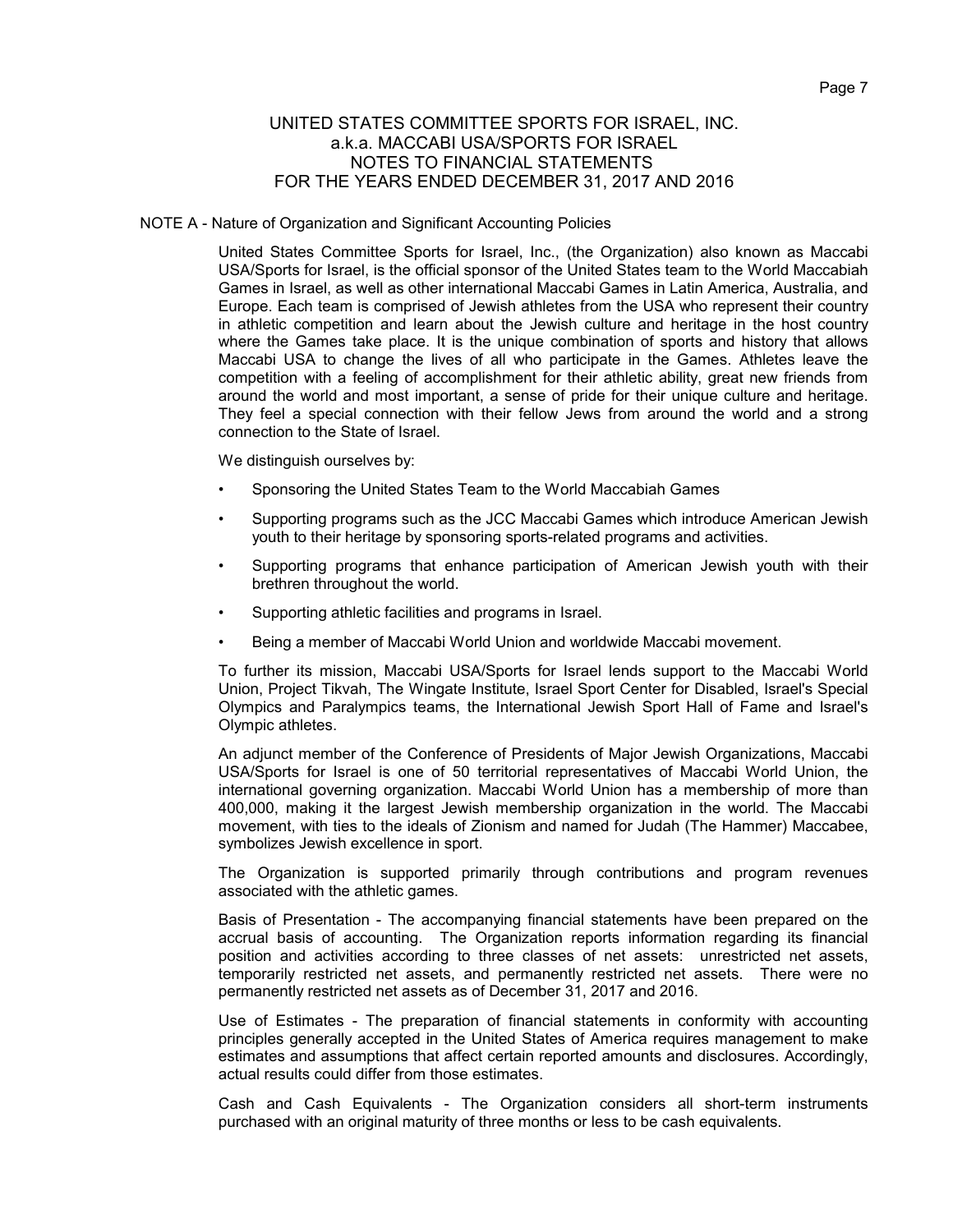#### NOTE A - Nature of Organization and Significant Accounting Policies - continued

Accounts Receivable - Accounts receivable are stated at the amount management expects to collect from outstanding balances. Management provides for probable uncollectible amounts through a charge to operations and a credit to the allowance for doubtful accounts based on its assessment of the current status of individual accounts. Balances that are still outstanding after management has used reasonable collection efforts are written off through a charge to the allowance and a credit to accounts receivable. There was no allowance for doubtful accounts as of December 31, 2017 and 2016.

Promises to Give - Unconditional promises to give are recognized as revenues in the period received and as assets, decreases of liabilities, or expenses, depending on the form of the benefits received. Promises to give are recorded at net realizable value. Additionally, uncollected promises to give are recorded net of estimated allowances for uncollectible amounts. The allowance for doubtful accounts was \$50,874 and \$105,394 as of December 31, 2017 and 2016, respectively.

Conditional promises to give are recognized when the conditions on which they depend are substantially met.

Fixed Assets - Fixed assets are recorded at cost and are depreciated over their estimated useful lives using the straight-line method.

|                                   | Years         |
|-----------------------------------|---------------|
| Leasehold improvements            | Life of lease |
| Furniture, fixtures and equipment | h             |
| Computer software                 |               |

Minor additions and repairs are expensed in the year incurred. Major additions and repairs are capitalized and depreciated over their useful lives.

Contributions - Contributions, including unconditional promises to give, are recognized as revenue in the period the promise is received. Contributions that are restricted by the donor are reported as increases in temporarily or permanently restricted net assets depending upon the nature of the restrictions. When a restriction expires (that is, when a stipulated time restriction ends or the purpose of the restriction is accomplished), temporarily restricted net assets are transferred to unrestricted net assets.

Revenue Recognition - Program revenue includes fees and related amounts paid by athletes to participate in the various Maccabi games. These revenues are recognized in the year in which the game is held. Accordingly, amounts received in advance are deferred until the event occurs.

In-Kind Contributions - The Organization recognizes donated services, if any, that create or enhance nonfinancial assets or that require specialized skills, are provided by individuals possessing those skills, and would typically need to be purchased if not provided by donation. Contributed services, consisting of legal services, for the years ended December 31, 2017 and 2016 totaled \$58,424 and \$10,152, respectively. In addition, the Organization received donated services from a variety of unpaid volunteers who make significant contributions of their time in conjunction with programs and support services, which do not meet the recognition criteria described above and accordingly have not been reflected in the accompanying financial statements.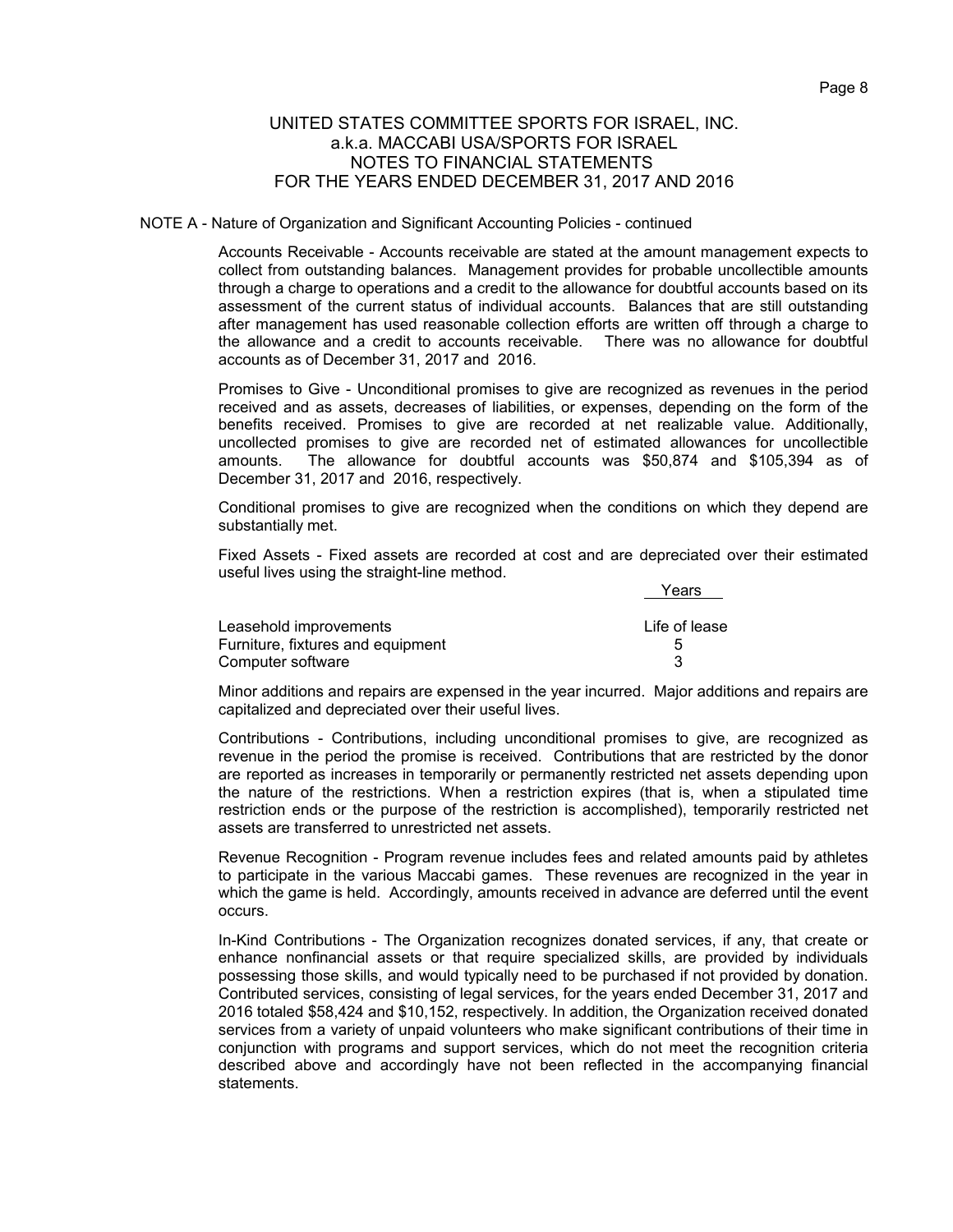NOTE A - Nature of Organization and Significant Accounting Policies - continued

Investments - The Organization reports investments in marketable securities at fair value. Fair value is defined as the price that would be received to sell an asset or paid to transfer a liability in an orderly transaction between market participants at the measurement date. Accounting standards set a framework for measuring fair value using a three-tier hierarchy based on the extent to which inputs used in measuring fair value are observable in the market.

Level 1: Quoted prices in active markets for identical assets or liabilities.

Level 2: Observable inputs other than Level 1 prices such as quoted prices for similar assets or liabilities, quoted prices in markets that are not active, or inputs (interest rates, currency exchange rates, commodity rates and yield curves) that are observable or corroborated by observable market data for substantially the full term of the assets or liabilities.

Level 3: Inputs that are not observable in the market and reflect management's judgment about the assumptions that market participants would use in pricing the asset or liability.

The following table sets forth by level, within the fair value hierarchy, the Organization's investments at fair value as of December 31, 2017:

| <u>Type</u>  | Level 2 |
|--------------|---------|
| Israel Bonds | 5.000   |

The following table sets forth by level, within the fair value hierarchy, the Organization's investments at fair value as of December 31, 2016:

| <b>Type</b>         | Level 2 |
|---------------------|---------|
| <b>Israel Bonds</b> | 6.000   |

The fair value of bonds (Level 2 inputs) is estimated as the present value of expected future cash inflows, taking into account (1) the type of security, its terms, and any underlying collateral, (2) the seniority level of the debt security, and (3) quotes received from brokers and pricing services. Significant inputs utilized by brokers and pricing services include the probability of default for debt securities, the estimated prepayment rate, and the projected yield based on estimated future market rates for similar securities.

Income Taxes - The Organization is a private not-for-profit corporation and, accordingly, is exempt from federal income taxes under the Internal Revenue Code Section 501(c)(3). The Organization is also exempt from state and local taxes under applicable statutes. The Organization is not classified as a private foundation.

Management has reviewed tax positions taken in filings with federal and state jurisdictions and believes those positions would be sustained should the filings be examined by the relevant taxing authority. Open periods subject to audit for federal purposes are generally the previous three years of tax returns filed.

Functional Expenses and Administrative Allocation - The costs of providing various programs and other activities have been summarized on a functional basis. Accordingly, the expenses directly related to the program are combined with allocations of certain common costs of the Organization which have been allocated based on estimates made by management. Administrative expenses are allocated to individual programs based on the individual program's share of direct costs.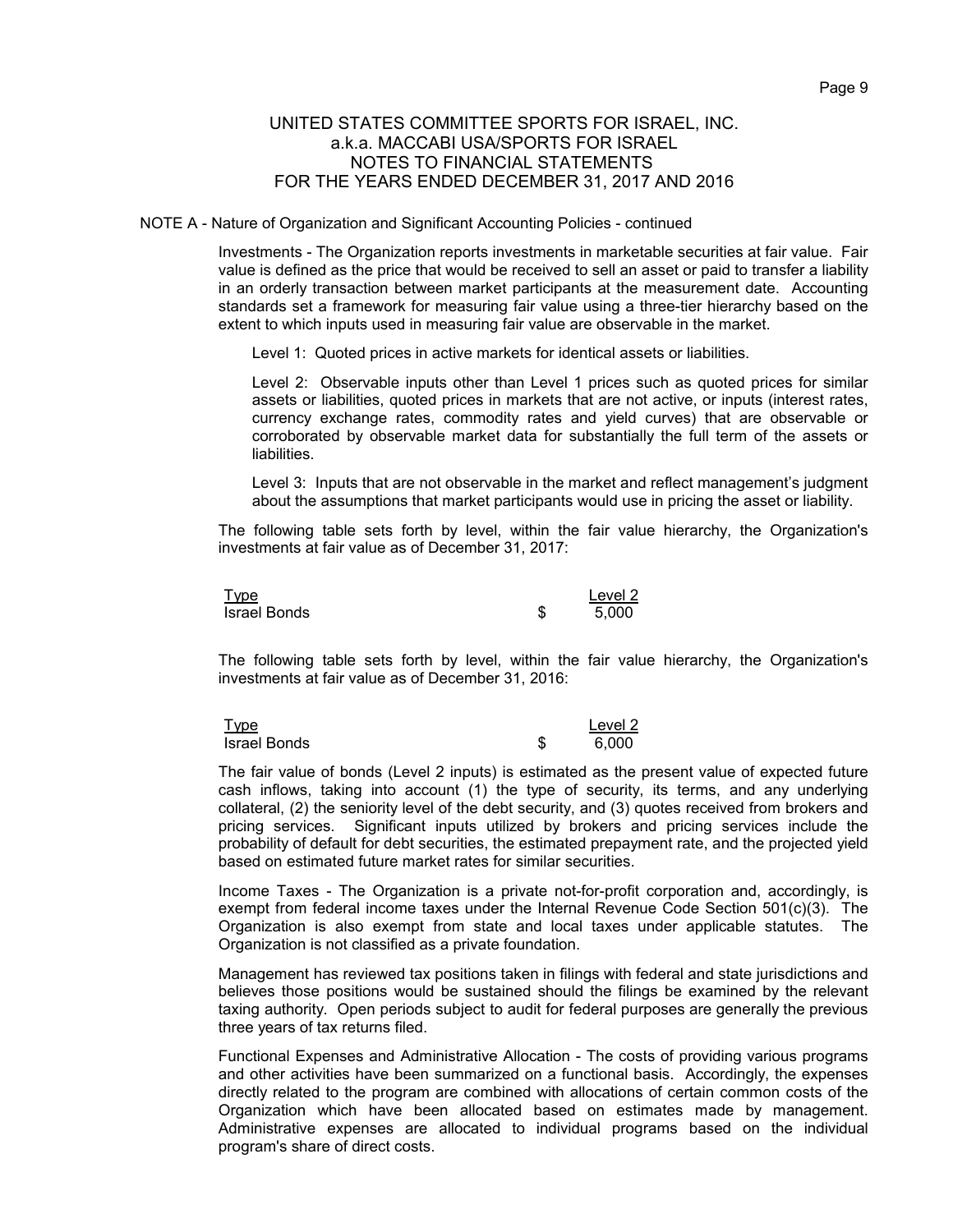#### NOTE A - Nature of Organization and Significant Accounting Policies - continued

Advertising - The Organization expenses advertising costs as incurred. Advertising expense totaled \$3,500 and \$-, for the years ended December 31, 2017 and 2016, respectively.

Recently Issued Accounting Standards - In May 2014, the Financial Accounting Standards Board (FASB) issued Accounting Standards Update (ASU) No. 2014-09, *Revenue from Contracts with Customers* (Topic 606). This ASU, as amended, provides comprehensive guidance on the recognition of revenue from customers arising from the transfer of goods and services, guidance on accounting for certain contract costs, and new disclosures. The new standard supersedes current revenue recognition requirements in FASB Accounting Standards Codification (ASC) Topic 605, Revenue Recognition, and most industry-specific guidance. When adopted, the amendments in the ASU must be applied using one of two retrospective methods. ASU No. 2014-09 is effective for nonpublic entities for annual periods beginning after December 15, 2018. The Organization is currently evaluating the impact of the provisions of ASC 606.

On August 18, 2016, the FASB issued ASU 2016-14 (Topic 958): *Presentation of Financial Statements of Not-for-Profit Entities* ("Update"). The Update reduces the number of net asset classes from three to two, those with donor restrictions and those without, requires all nonprofit organizations to report expenses by nature and function and improves information presented in financial statements and notes that is useful in assessing a not-for-profit's liquidity, financial performance, and cash flows. The amendments in this Update are effective for annual financial statements issued for fiscal years beginning after December 15, 2017, and for interim periods within fiscal years beginning after December 15, 2018. Early application of the amendments in this Update is permitted. The Organization is currently in the process of determining the impact of the new standard, and has not elected to early implement the amendments.

On June 21, 2018, the FASB issued ASU 2018-08, *Not-For-Profit Entities* (Topic 958): *Clarifying the Scope and the Accounting Guidance for Contributions Received and Contributions Made*. The Amendments in this Update will assist entities in evaluating whether transactions should be accounted for as contributions (nonreciprocal transactions) or as exchange (reciprocal) transactions, and determining whether a transaction is conditional. The amendments in this Update are effective for annual financial statements issued for fiscal years beginning after December 15, 2018, and for interim periods within fiscal years beginning after December 15, 2019, for transactions in which the entity serves as the resource recipient. Early application of the amendments in this Update is permitted. The Organization is currently in the process of determining the impact of the new standard, and has not elected to early implement the amendments.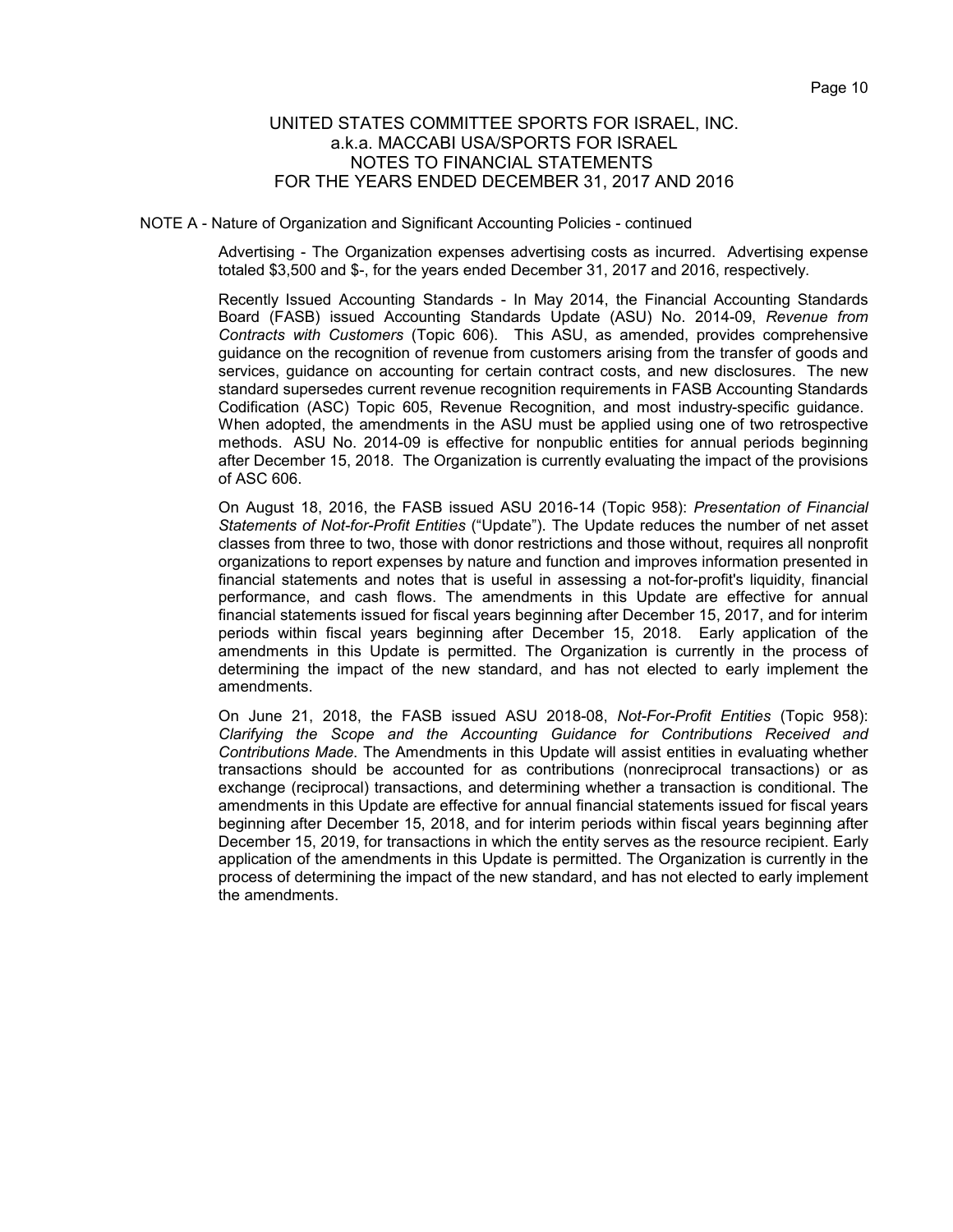#### NOTE B - Promises to give

NOTE

Promises to give are expected to be received as follows as of December 31:

|                                                                     | 2017                                        |      | 2016                                  |
|---------------------------------------------------------------------|---------------------------------------------|------|---------------------------------------|
| Receivable in less than one year<br>Receivable in one to five years | \$<br>70,000<br>79,500                      | - \$ | 121,150<br>206,020                    |
| Total<br>Less allowance for uncollectible promises to give          | 149,500<br>(50,874)                         |      | 327,170<br>(105,394)                  |
| Promises to give - net                                              | 98,626                                      | \$   | 221,776                               |
| C - Fixed Assets, net                                               |                                             |      |                                       |
|                                                                     | 2017                                        |      | 2016                                  |
| Computer equipment<br>Computer software<br>Equipment                | \$<br>54,793<br>51,718<br>17,948<br>124,459 | \$   | 54,793<br>51,718<br>17,948<br>124,459 |
| Less: accumulated depreciation                                      | (122, 802)                                  |      | 115,509)                              |
| Fixed Assets, net                                                   | \$<br>1,657                                 | S    | 8,950                                 |

Depreciation expense was \$7,293 and \$17,684 for the years ended December 31, 2017 and 2016, respectively.

NOTE D - Restrictions/Limitations on Net Assets

Temporarily restricted net assets as of December 31, 2017 consist of amounts received for the 21st Games and scholarships. Temporarily restricted net assets as of December 31, 2016 consist of amounts received for the 20th Games and scholarships.

NOTE E - Concentrations of Credit Risk

The Organization maintains bank accounts at several financial institutions. The accounts at each financial institution are insured by the Federal Deposit Insurance Corporation up to \$250,000. At December 31, 2017, the uninsured cash balance was approximately \$478,000.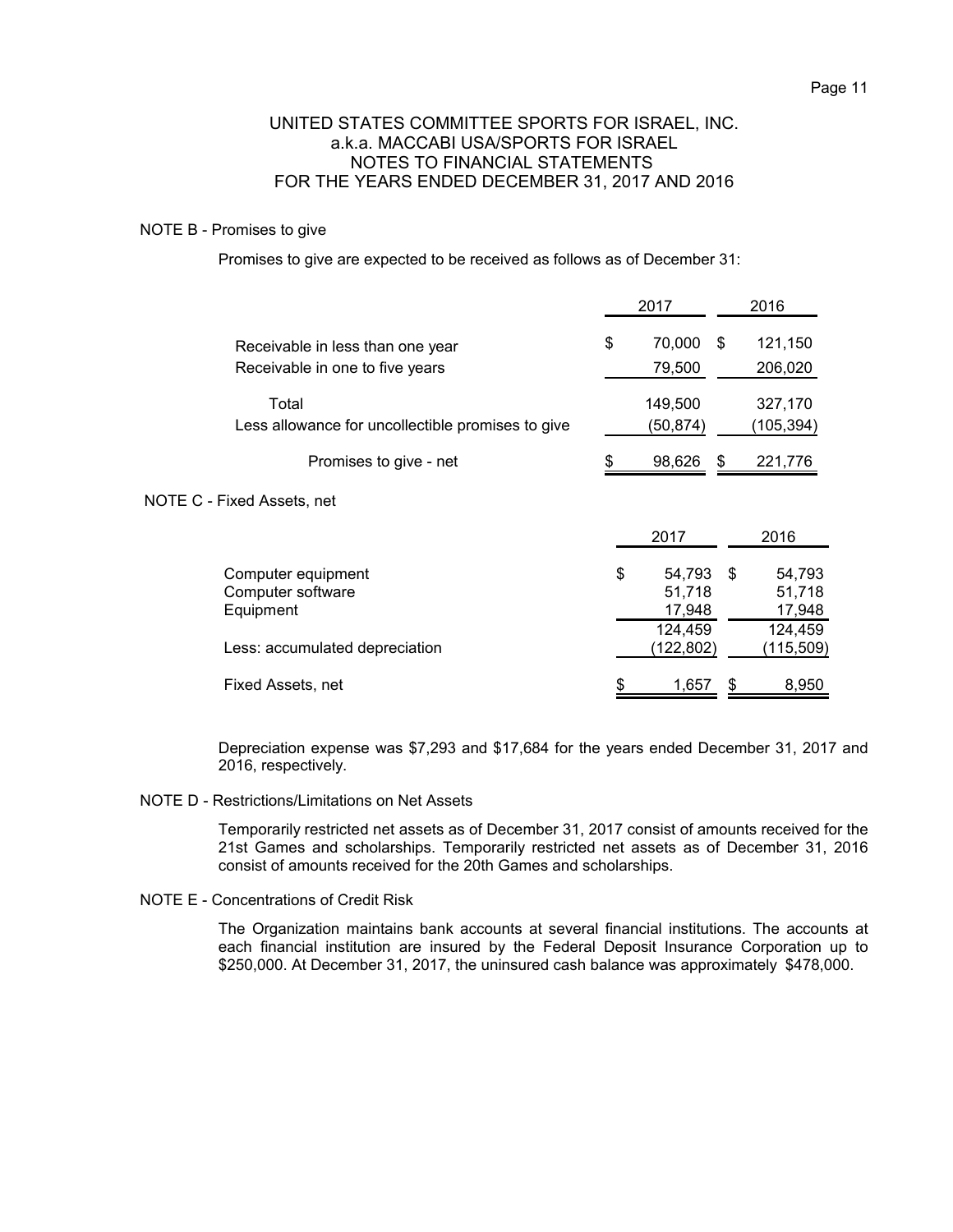#### NOTE F - Commitments

The Organization has an office lease agreement with a company owned by a board member. The term of the lease is through November 30, 2019, and allows for an extension of an additional three years through November 2022.

The lease agreement contains rent holidays and rent escalation clauses. Accounting principles generally accepted in the United States of America require rent expense to be recognized on a straight-line basis over the lease term. The difference between the rent due under the stated periods of the lease compared to that of the straight-line basis is recorded as deferred rent. At December 31, 2017 and 2016, deferred rent of \$22,952 and \$27,078, respectively, is included in accrued expenses in the statements of financial position.

Rent expense, including taxes and operating expenses, for the years ended December 31, 2017 and 2016 was \$63,889 and \$48,670, respectively.

Minimum annual rental commitments under the lease are as follows:

| Year Ending December 31, |              |
|--------------------------|--------------|
| 2018                     | \$<br>64,093 |
| 2019                     | 59,851       |
|                          | 123,944      |

#### NOTE G - Related Party Transactions

The Organization has common board members with the Endowment Fund of Maccabi USA.

During August and September 2016, the Organization borrowed approximately \$425,000 from the Endowment Fund of Maccabi USA in connection with two promissory note agreements. The Organization repaid the notes during 2016. Interest paid on these loans amounted to \$5,296 for the year ended December 31, 2016. There was no interest paid during the year ended December 31, 2017.

For the years ended December 31, 2017 and 2016, the Organization received grants and contributions from the Endowment Fund of Maccabi USA totaling \$1,297,706 and \$279,150, respectively.

Included in accounts receivable as of December 31, 2017 and 2016 was \$1,703 and \$6,703, respectively, due from the Endowment Fund of Maccabi USA.

In the ordinary course of business, the Organization utilizes vendors that are owned by certain board members of the Organization, including a travel agency, office lease and outsourced accounting services. During the years ended December 31, 2017 and 2016, the Organization paid these entities \$1,950,199 and \$294,697, respectively.

The former executive director and a board member are stockholders of the financial institution used by the Organization.